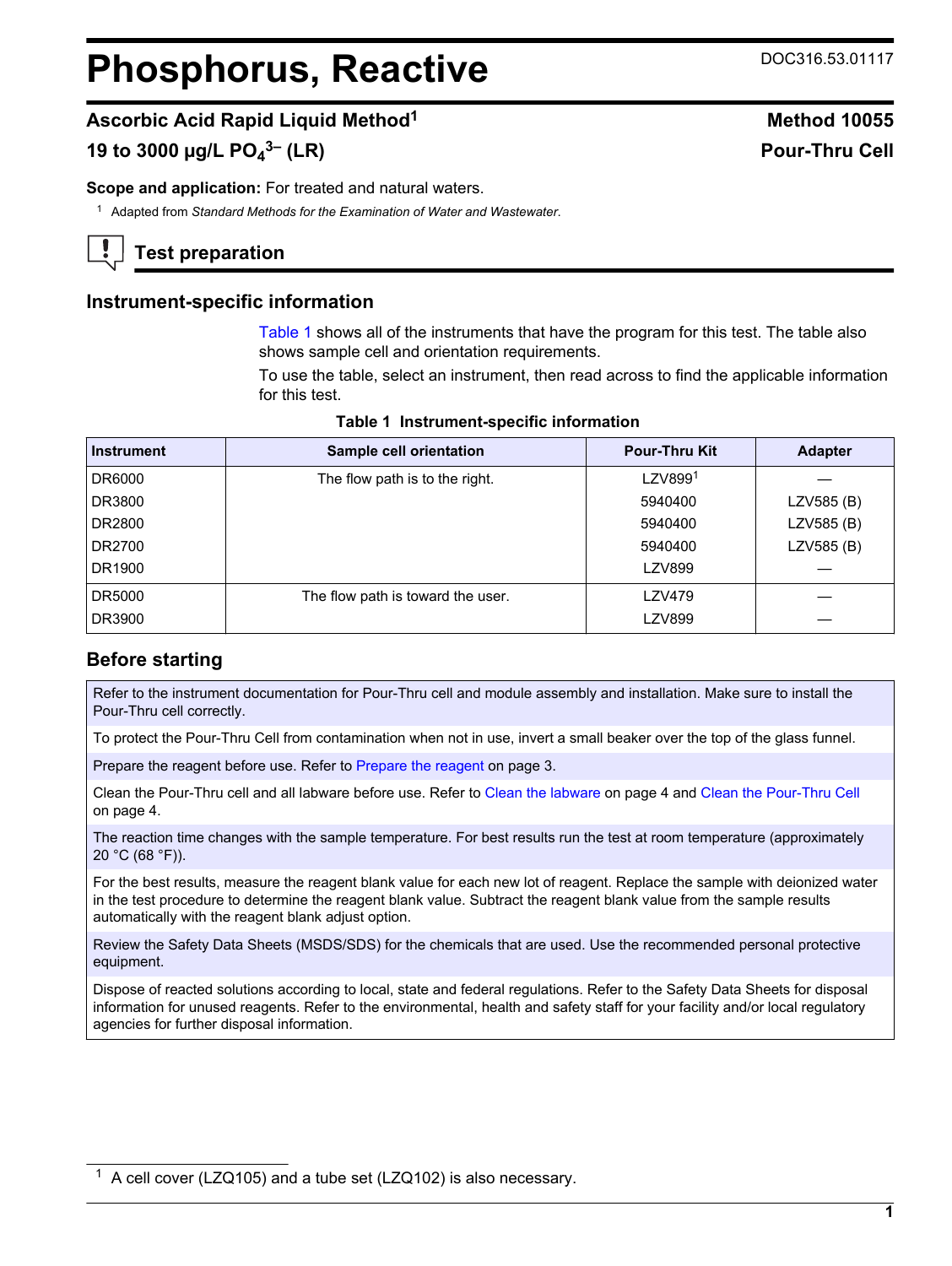### **Items to collect**

| <b>Description</b>                                                                                                                                | Quantity |
|---------------------------------------------------------------------------------------------------------------------------------------------------|----------|
| Ascorbic Acid reagent (prepare before use)                                                                                                        | 1 mL     |
| Molybdate reagent                                                                                                                                 | 2 mL     |
| Cylinder, graduated, polypropylene, 25 mL                                                                                                         | 1        |
| Fixed volume micropipette, 1 mL                                                                                                                   | 2        |
| Flask, Erlenmeyer, Polymethylpentene, screw cap, 125 mL                                                                                           | 2        |
| Water, deionized                                                                                                                                  | varies   |
| Pour-Thru Module and Cell (For information about sample cells, adapters or light shields, refer<br>to Instrument-specific information on page 1.) |          |

Refer to [Consumables and replacement items](#page-5-0) on page 6 for order information.

# **Sample collection and storage**

- Collect samples in clean glass or plastic bottles that have been cleaned with 6 N (1:1) hydrochloric acid and rinsed with deionized water.
- Do not use a detergent that contains phosphate to clean the sample bottles. The phosphate in the detergent will contaminate the sample.
- Analyze the samples as soon as possible for best results.
- If immediate analysis is not possible, immediately filter and keep the samples at or below 6 °C (43 °F) for a maximum of 48 hours.
- Let the sample temperature increase to room temperature before analysis.

# **Test procedure**



**1.** Start program **488 P React. LR RL**. For information about sample cells, adapters or light shields, refer to [Instrument](#page-0-0)[specific information](#page-0-0) on page 1.

**2.** Rinse two clean Erlenmeyer flasks and one clean graduated cylinder three times with the sample.

|--|

**3.** Fill the rinsed cylinder to the 25‑mL mark with sample.



**4.** Pour the contents of the cylinder into one of the Erlenmeyer flasks.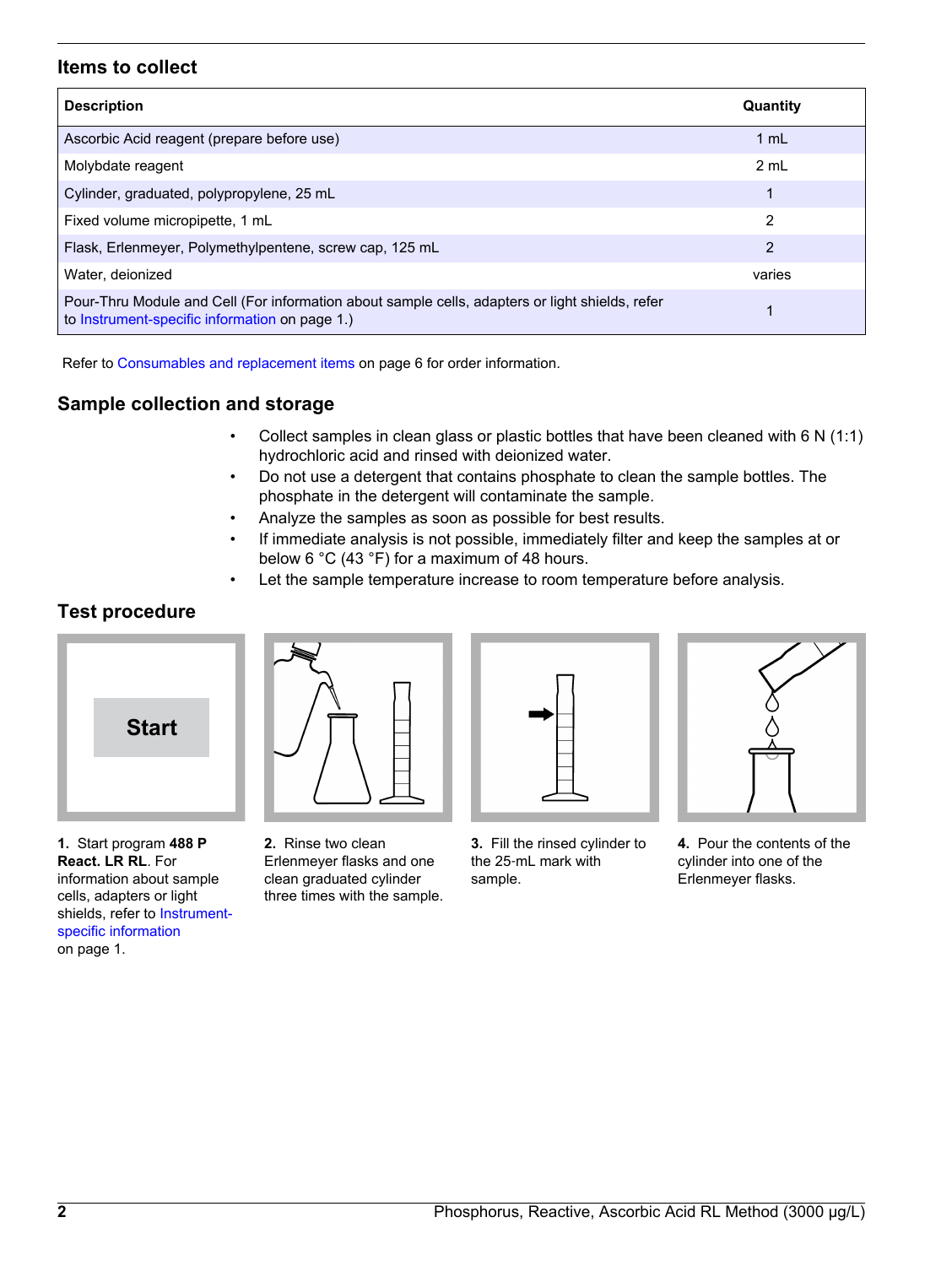<span id="page-2-0"></span>

**5.** Measure a second 25‑mL portion of sample into the graduated cylinder.



**6.** Pour the contents into the second Erlenmeyer flask.



**7.** Use the micropipette to add 1.0 mL of Molybdate reagent to each Erlenmeyer flask.



**8.** Swirl to mix.



**9. Prepare the sample:** Use the micropipette to add 1.0 mL of prepared Ascorbic Acid reagent to one of the Erlenmeyer flasks. The remaining Erlenmeyer flask is the blank.





**10.** Swirl to mix. **11.** Start the instrument timer. A 5-minute reaction time starts.



**12.** When the timer expires, pour the contents of the Erlenmeyer flask that contains the blank into the Pour-Thru Cell.



**13.** When the flow stops, push **ZERO**. The display shows 0  $\mu$ g/L PO<sub>4</sub><sup>3-</sup>.

**14.** Pour the contents of the Erlenmeyer flask that contains the prepared sample into the Pour-Thru Cell.



**15.** Push **READ**. Results show in  $\mu$ g/L PO<sub>4</sub><sup>3-</sup>.



**16.** Flush the Pour-Thru Cell with at least 50‑mL of deionized water immediately after use.

# **Prepare the reagent**

Prepare the ascorbic acid reagent before use.

- **1.** Open one 450-mL bottle of Ascorbic Acid Reagent Dilution Solution and put a powder funnel on the bottle. Pour the contents of one 48-g bottle of Ascorbic Acid Reagent Powder into the dilution solution.
- **2.** Invert the bottle several times and swirl until the powder is completely dissolved.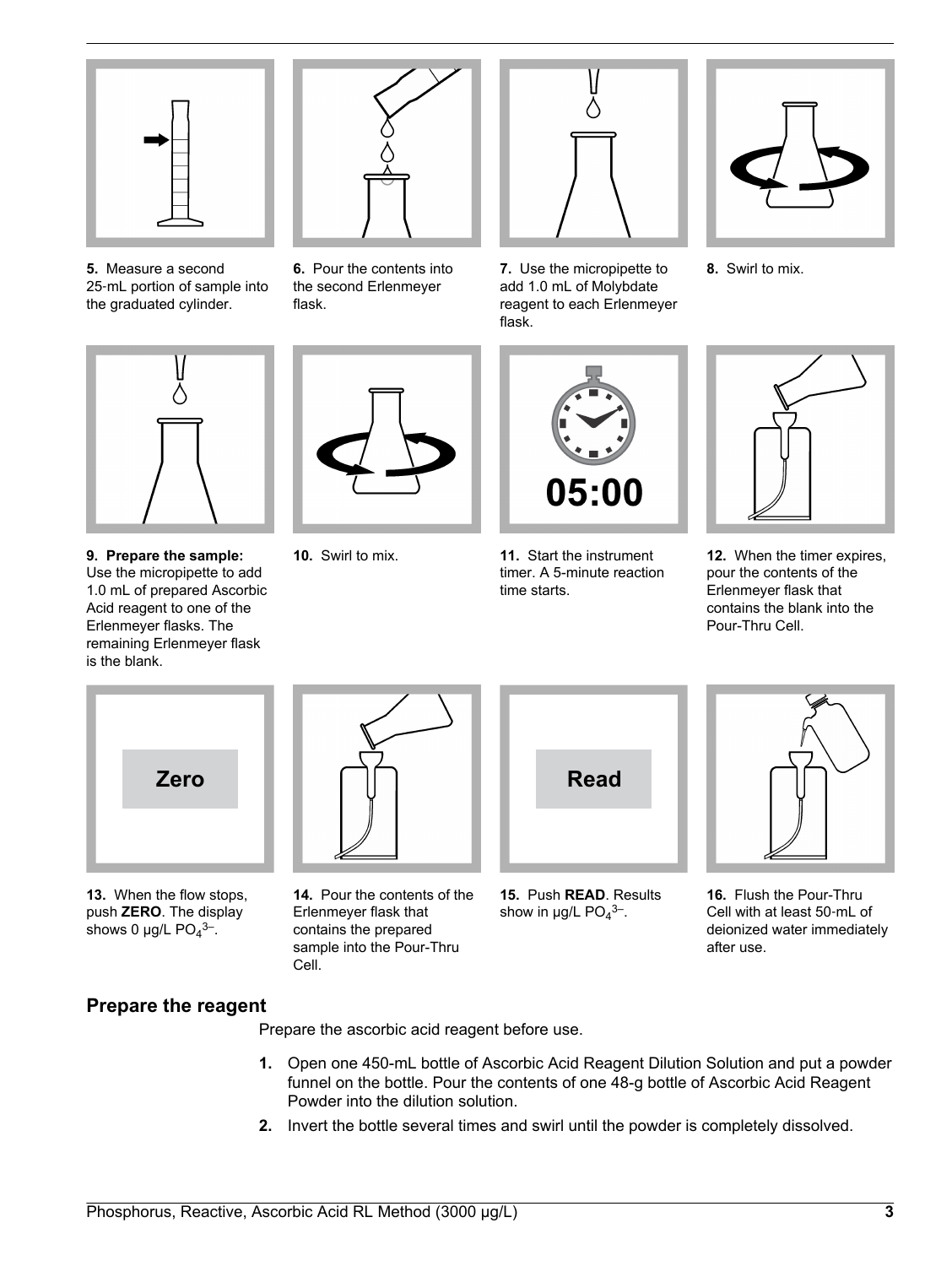A yellow color can develop with time, but the color does not have an effect on the results. This solution gives accurate results for a minimum of 1 month after preparation if kept at 20–25 °C (68–77 °F).

- **3.** Write the date of preparation on the Ascorbic Acid Reagent bottle. Discard any remaining solution after 1 month.
- **4.** Do not mix fresh reagent with previously prepared reagent. Use of this reagent after 1 month can result in high reagent blanks and low values at high concentration.

#### <span id="page-3-0"></span>**Clean the labware**

Fully clean all containers that are used in this test to remove possible traces of phosphate.

- **1.** Clean containers (do not use phosphate detergents), then rinse with high quality deionized water.
- **2.** Soak for 10 minutes with a 1:25 dilution of Molybdate Reagent in deionized water.
- **3.** Fully rinse with deionized water. Keep the containers tightly closed when not in use. Use these containers only for phosphate analysis. If the containers are rinsed and closed after each use, only occasional treatment is necessary.
- **4.** Fill the Pour-Thru Cell with this same mixture of reagent and water, then let it stay in the Pour-Thru Cell for several minutes before use. Rinse with deionized water.

#### **Clean the Pour-Thru Cell**

The Pour-Thru Cell can collect a buildup of products with color, especially if the reacted solutions stay in the cell for long periods of time after measurement.

- **1.** Rinse the Pour-Thru Cell with a 1:5 dilution of Ammonium Hydorxide to remove the color.
- **2.** Fully rinse with deionized water.
- **3.** Put a cover on the Pour-Thru Cell funnel when it is not in use.

| <b>Interfering substance</b>                    | Interference level                                                                                                                                                                                                         |
|-------------------------------------------------|----------------------------------------------------------------------------------------------------------------------------------------------------------------------------------------------------------------------------|
| Aluminum                                        | More than 200 mg/L                                                                                                                                                                                                         |
| Arsenate                                        | Interferes at any level                                                                                                                                                                                                    |
| Chromium                                        | More than 100 mg/L                                                                                                                                                                                                         |
| Copper                                          | More than 10 mg/L                                                                                                                                                                                                          |
| Hydrogen Sulfide                                | Interferes at any level                                                                                                                                                                                                    |
| Iron                                            | More than 100 mg/L                                                                                                                                                                                                         |
| <b>Nickel</b>                                   | More than 300 mg/L                                                                                                                                                                                                         |
| Highly buffered samples or<br>extreme sample pH | Can prevent the correct pH adjustment (of the sample) by the reagents. Sample<br>pretreatment may be necessary.                                                                                                            |
| Silica                                          | More than 50 mg/L                                                                                                                                                                                                          |
| Silicate                                        | More than 10 mg/L                                                                                                                                                                                                          |
| Turbidity or color                              | Samples with a high amount of turbidity can give inconsistent results. The acid in the<br>reagents can dissolve some of the suspended particles and variable desorption of<br>orthophosphate from the particles can occur. |
| Zinc                                            | More than 80 mg/L                                                                                                                                                                                                          |

#### **Interferences**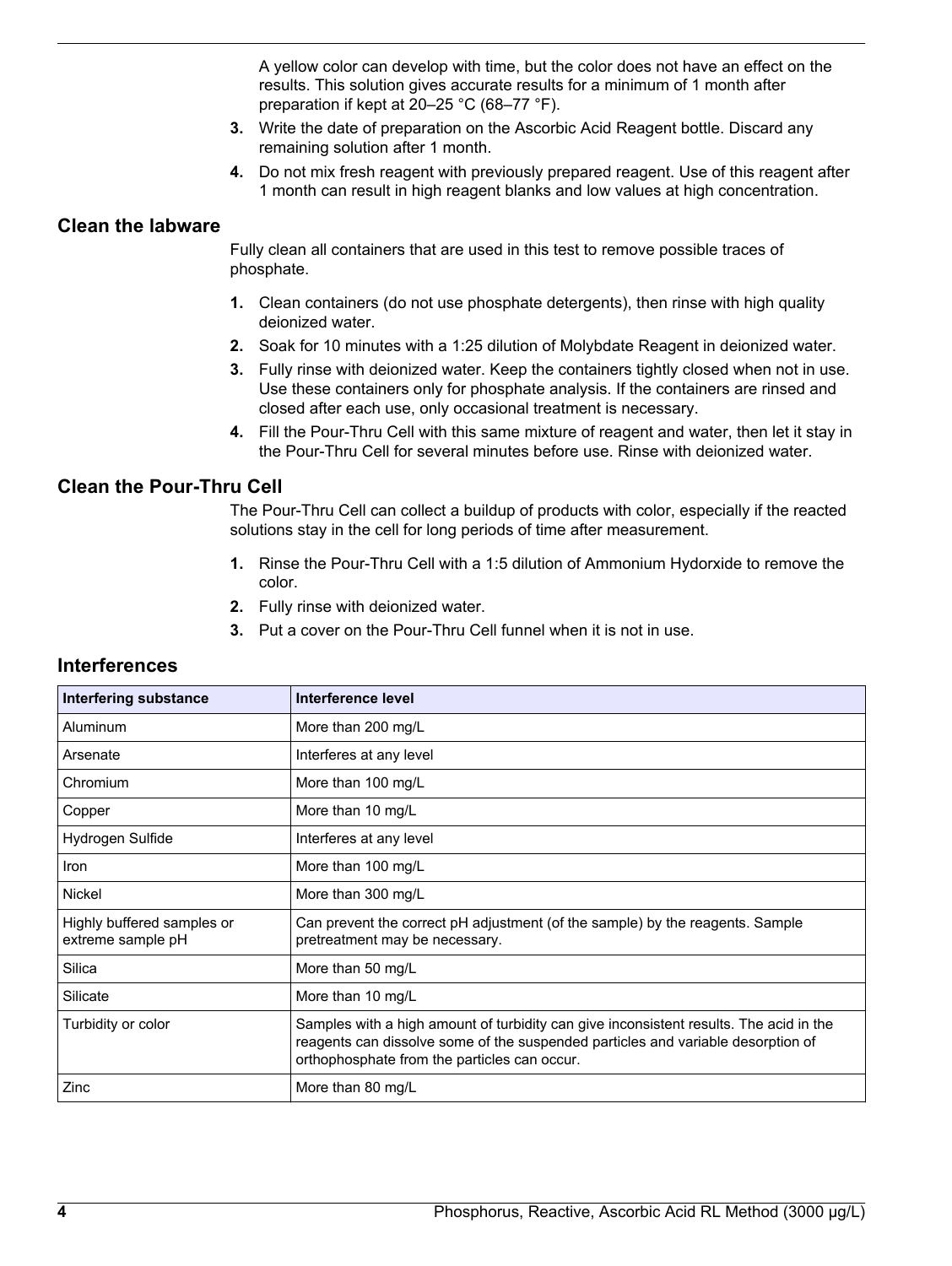# **Accuracy check**

#### **Standard additions method (sample spike)**

Use the standard additions method (for applicable instruments) to validate the test procedure, reagents and instrument and to find if there is an interference in the sample. Items to collect:

- Phosphate Standard Solution, 50-mg/L (50,000-µg/L) as  $PO<sub>4</sub>^{3-}$  or 15-mg/L (15,000- $\mu$ g/L) as PO $_4$ <sup>3–</sup>
- Ampule breaker
- Pipet, TenSette®, 0.1–1.0 mL and tips
- **1.** Use the test procedure to measure the concentration of the sample, then keep the (unspiked) sample in the instrument.
- **2.** Go to the Standard Additions option in the instrument menu.
- **3.** Select the values for standard concentration, sample volume and spike volumes.
- **4.** Open the standard solution.
- **5.** Prepare three spiked samples: use the TenSette pipet to add 0.1 mL, 0.2 mL and 0.3 mL of the standard solution, respectively, to three 25-mL portions of fresh sample. Mix well.
- **6.** Use the test procedure to measure the concentration of each of the spiked samples. Start with the smallest sample spike. Measure each of the spiked samples in the instrument.
- **7.** Select **Graph** to compare the expected results to the actual results.

*Note: If the actual results are significantly different from the expected results, make sure that the sample volumes and sample spikes are measured accurately. The sample volumes and sample spikes that are used should agree with the selections in the standard additions menu. If the results are not within acceptable limits, the sample may contain an interference.*

#### **Standard solution method**

Use the standard solution method to validate the test procedure, the reagents and the instrument.

Items to collect:

- 1.000-mg/L (1000-µg/L) Phosphate Standard Solution
- **1.** Use the test procedure to measure the concentration of the standard solution.
- **2.** Compare the expected result to the actual result.

*Note: The factory calibration can be adjusted slightly with the standard calibration adjust option so that the instrument shows the expected value of the standard solution. The adjusted calibration is then used for all test results. This adjustment can increase the test accuracy when there are small variations in the reagents or instruments.*

#### **Method performance**

The method performance data that follows was derived from laboratory tests that were measured on a spectrophotometer during ideal test conditions. Users can get different results under different test conditions.

| Program | <b>Standard</b>      | Precision (95% confidence interval) | <b>Sensitivity</b><br>Concentration change per 0.010 Abs change |  |
|---------|----------------------|-------------------------------------|-----------------------------------------------------------------|--|
| 488     | 1000 µg/L $PO4^{3-}$ | 970-1030 µg/L $PO4^{3-}$            | 21 µg/L $PO4$ <sup>3-</sup>                                     |  |

#### **Summary of Method**

Orthophosphate reacts with molybdate in an acid medium to produce a phosphate/molybdate complex. Ascorbic acid then chemicaly reduces the complex, which makes an intense molybdenum blue color. Results include orthophosphate in the sample, plus a small fraction of condensed phosphate that can be hydrolyzed to orthophosphate